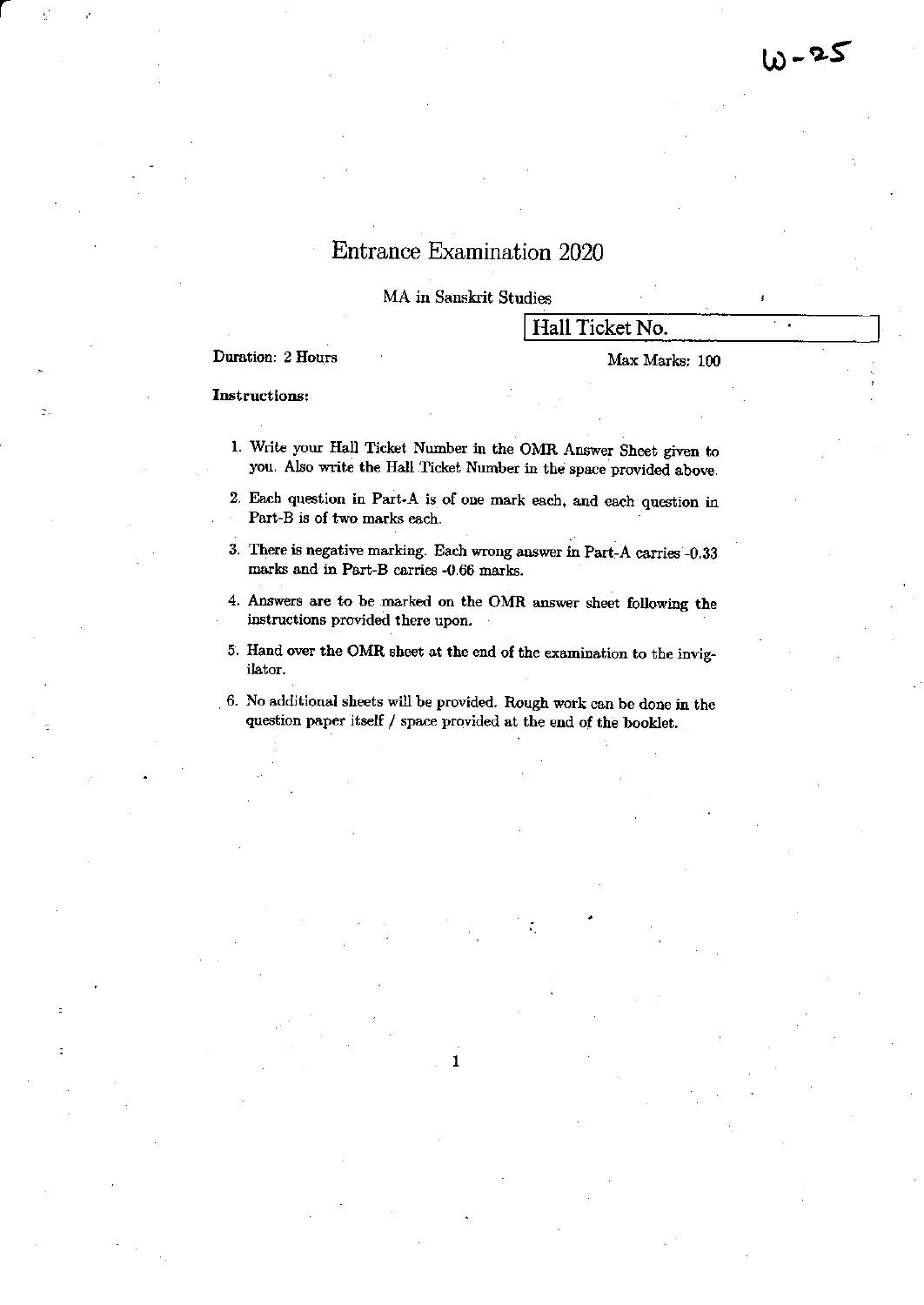W-25

### Part-A

- 1. युष्मद् शब्दस्य सप्तमीविभक्तौ एकक्चने किं रूपम्?
	- $(A)$  तव
	- $(B)$  त्वयि
	- $(C)$  तेन
	- $(D)$  युष्मासु
- 2. भू धातोः लटि उत्तमपुरुषैकवचने किं रूपम् ?
	- $(A)$  भवति
	- $(B)$  भविष्यामि
	- $(C)$  बभूव
	- $(D)$  भवामि
- 3. किं किं न साधयति ––– विद्या
	- $(A)$  कल्पलतेव
	- $(B)$  अपरा
	- $(C)$  विनयेन
	- (D) अभ्यासेन
- 4. धर्मो रक्षति  $---$ 
	- $(A)$  रक्षितः
	- $(B)$  पालयति च
	- $(C)$  रक्षित
	- $(D)$  रक्षयति च
- 5. विद्या ददाति  $-$ -
	- $(A)$  विनयम्
	- $(B)$  धनम्
	- $(C)$  बुद्धिम्
	- $(D)$  ज्ञानम्

÷,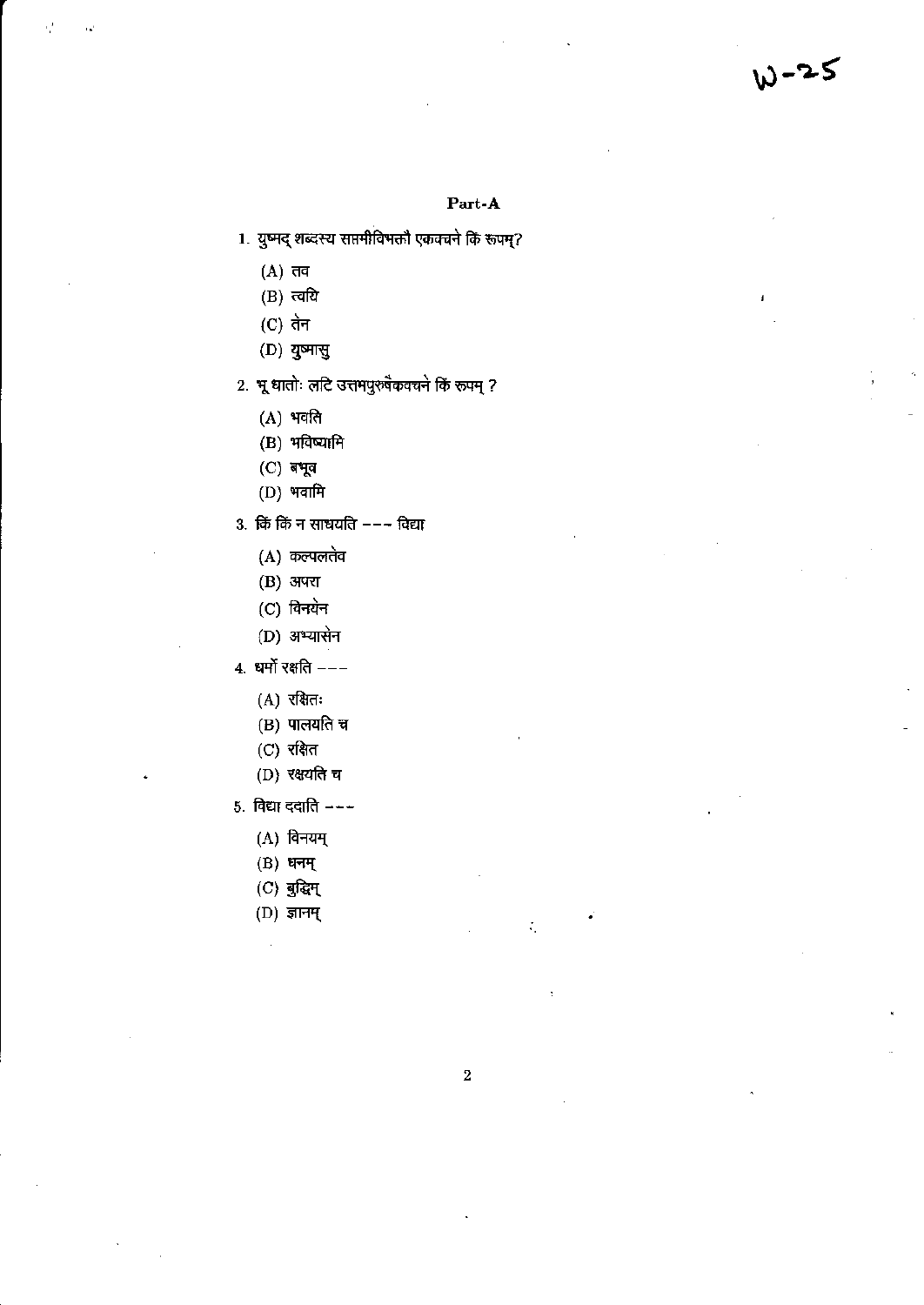- 6. रामायणमहाकाव्यं केन विरचितम्?
	- (A) वाल्मीकिना
	- $(B)$  व्यासेन
	- $(C)$  भारविना
	- $(D)$  दण्डिना
- ७. पुराणानि कति संख्याकानि?
	- (A) दश
	- $(B)$  द्वादश
	- $(C)$  पञ्चदश
	- $(D)$  अष्टादश
- 8. उत्तररामचरितनाटकं केन विरचितम्?
	- $(A)$  कालिदासेन
	- (B) भवभूतिना
	- $(C)$  हर्षेण
	- $(D)$  बाणेन
- 9. कूजन्तं राम रामेति --- ---
	- (A) मधुरं मधुराक्षरम्
	- (B) आरूह्य कविताशाखां
	- (C) वन्दे वाल्मीकि कोकिलं
	- (D) अक्षरं मधुरमधुरं
- $10.$  शरीरमाद्यं खलु ––––
	- (A) धर्मसाधनम्
	- (B) आरोग्यसाधनम्
	- $(C)$  पुण्यसाधनम्
	- (D) आयुः साधनम्
- 11. सुदृध्युपास्यः इत्यत्र कः सन्धिः?
	- $(A)$  सवर्णदीर्घः
	- $(B)$  गुणः
	- $(C)$  वृद्धिः
	- $(D)$  यणादेशः
- 3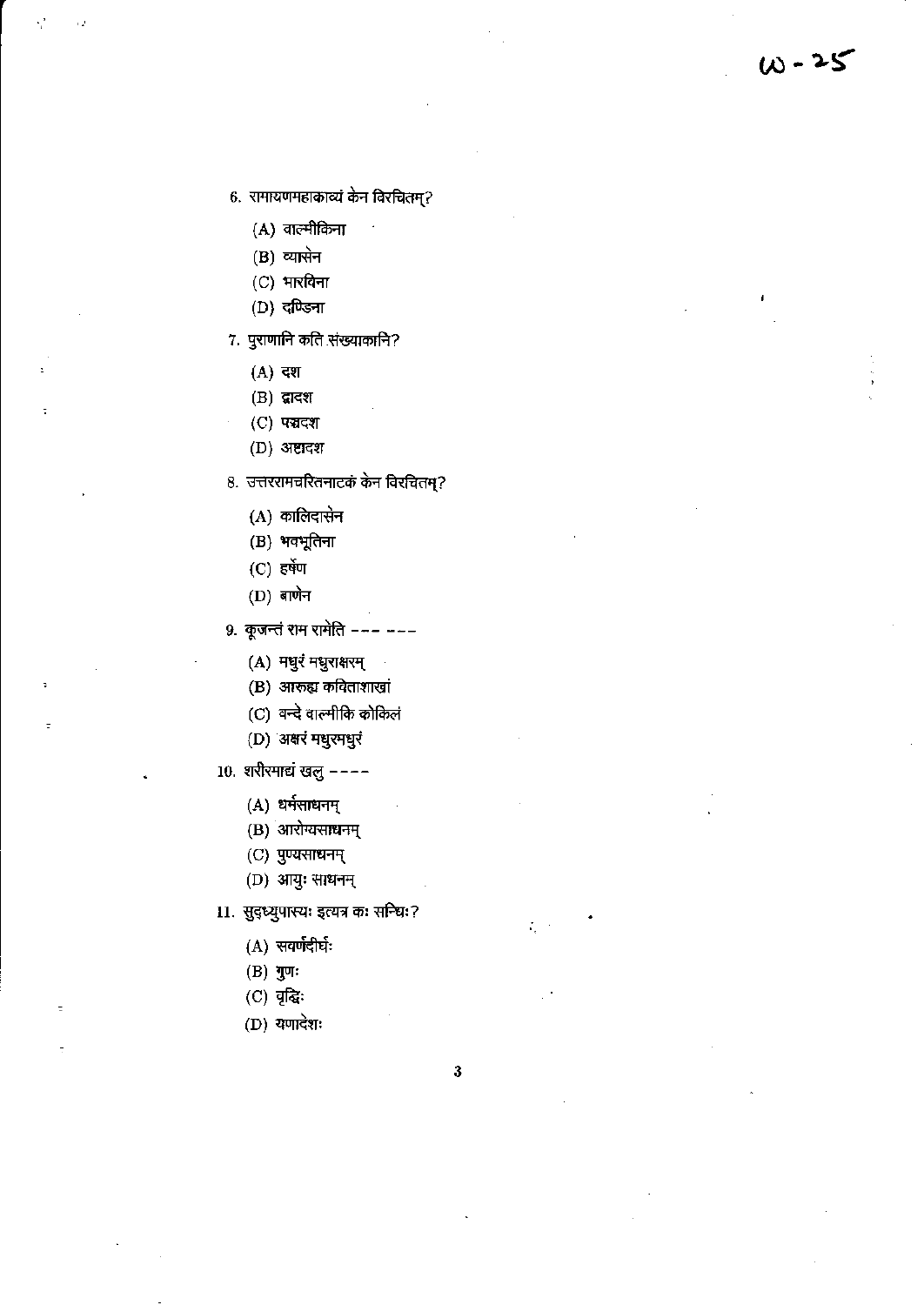12. हरेऽव इत्यत्र कः सन्धिः?

 $\omega - 2$ 

 $(A)$  पूर्वरूपम्

- $(B)$  पररूपम्
- $(C)$  गुणः
- $(D)$  यणादेशः
- 13. सत् + चित् =
	- $(A)$  सच्चित्
	- (B) सत्यित्
	- (C) सदिचत्
	- $(D)$  सदिचंद्
- 14: हरिस् + शेते =
	- $(A)$  हरिश्शेते
	- $(B)$  हरिस्शेते
	- $(C)$  हरिस्सेते
	- $(D)$  हरिः शेते
- 15. गङ्गौघः इत्यत्र कः सन्धिः ?
	- $(A)$  if  $\mathfrak{g}$
	- $(B)$  वृद्धिः
	- (C) सवर्णदीर्घः
	- $(D)$  पररूपम्
- 16. क्रीडति क्रीडतः ...
	- $(A)$  क्रीडन्ति
	- $(B)$  क्रिडन्ती
	- $(C)$  क्रीडन्ती
	- $(D)$  क्रीड्णति

17. अस्ति — —

- $(A)$  स्तः सन्ति
- (B) अस्तः असन्ति
- $(C)$  स्तः असन्ति
- $(D)$  स्ताः सन्ति

 $\overline{\mathbf{4}}$ 

Ň,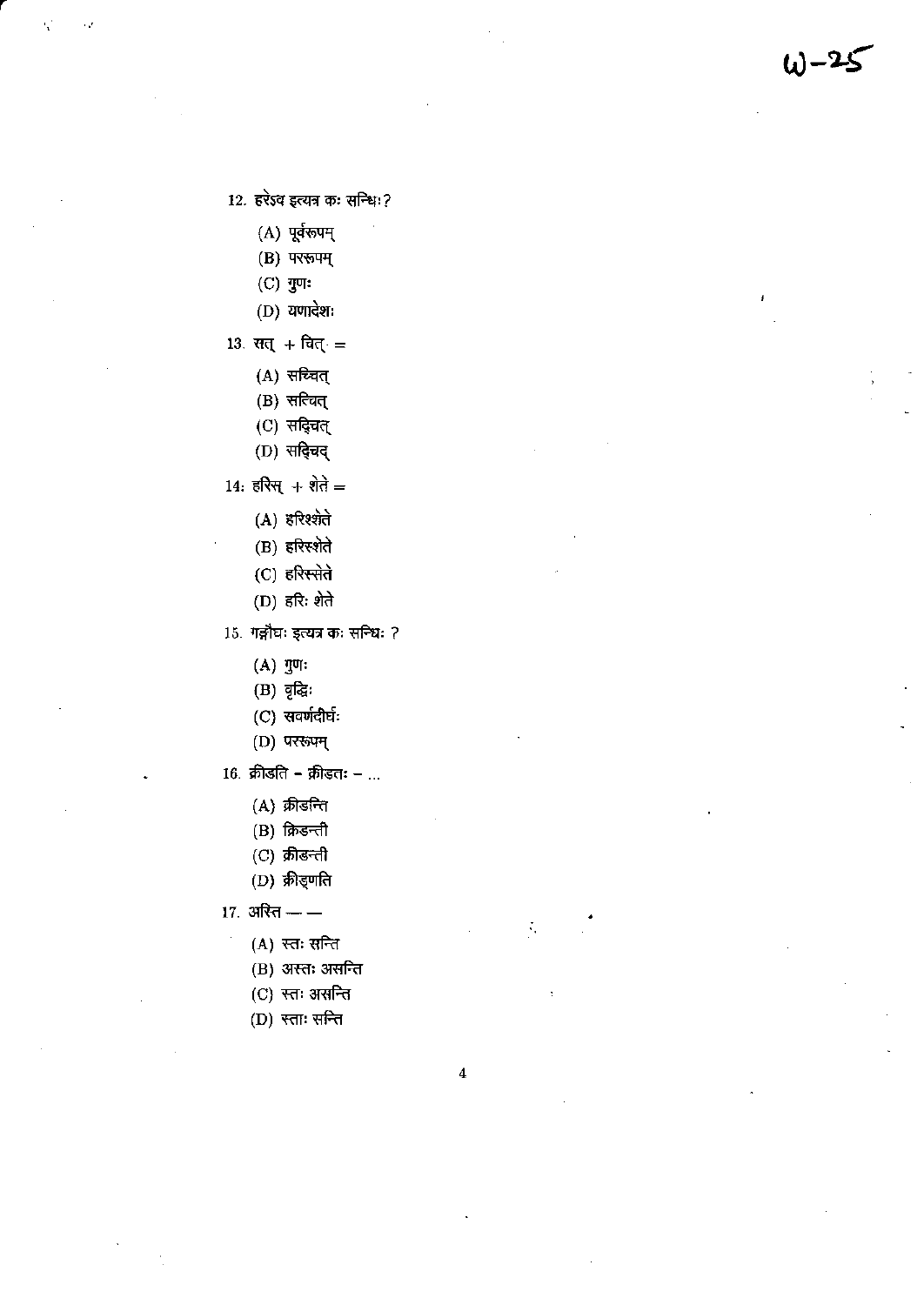18. गद्यपद्यसहितस्य काव्यस्य नाम ---

W-25

- (A) चम्पूकाव्यम्
- (B) मिश्रितकाव्यम्
- $(C)$  कादम्बरी
- $(D)$  पुराणम्
- 19. "चन्द्र इव मुखम्" इत्यत्र कः अलङ्कारः ?
	- $(A)$  उपमा
	- $(B)$  रूपकम्
	- $(C)$  उत्प्रेक्षा
	- (D) अतिशयोक्तिः
- 20. रामकृष्णौ इत्यत्र कः समासः ?
	- $(A)$  कर्मधारयः
	- $(B)$  ਕ਼ੁਜ਼ਕ਼:
	- $(C)$  तत्पुरुषः
	- $(D)$  बहुव्रीहिः
- 21. पीताम्बरः इत्यत्र कः समासः ?
	- $(A)$  बहुव्रीहिः
	- $(B)$  ਫ਼ਾਕ਼:
	- $(C)$  तत्पुरुषः
	- (D) एकशेषः
- 22. जननी --- स्वर्गादपि गरीयसी
	- $(A)$  जन्मभूमिश्च
	- $(B)$  जन्मभूमी च
	- (C) जननीभूमि
	- $(D)$  जन्मभूमि च
- $23.$  बाणोच्छिष्टं -- सर्वम्
	- $(A)$  जगत्
	- $(B)$  विश्वं
	- $(C)$  श्रेष्ठं
	- $(D)$  उत्तमं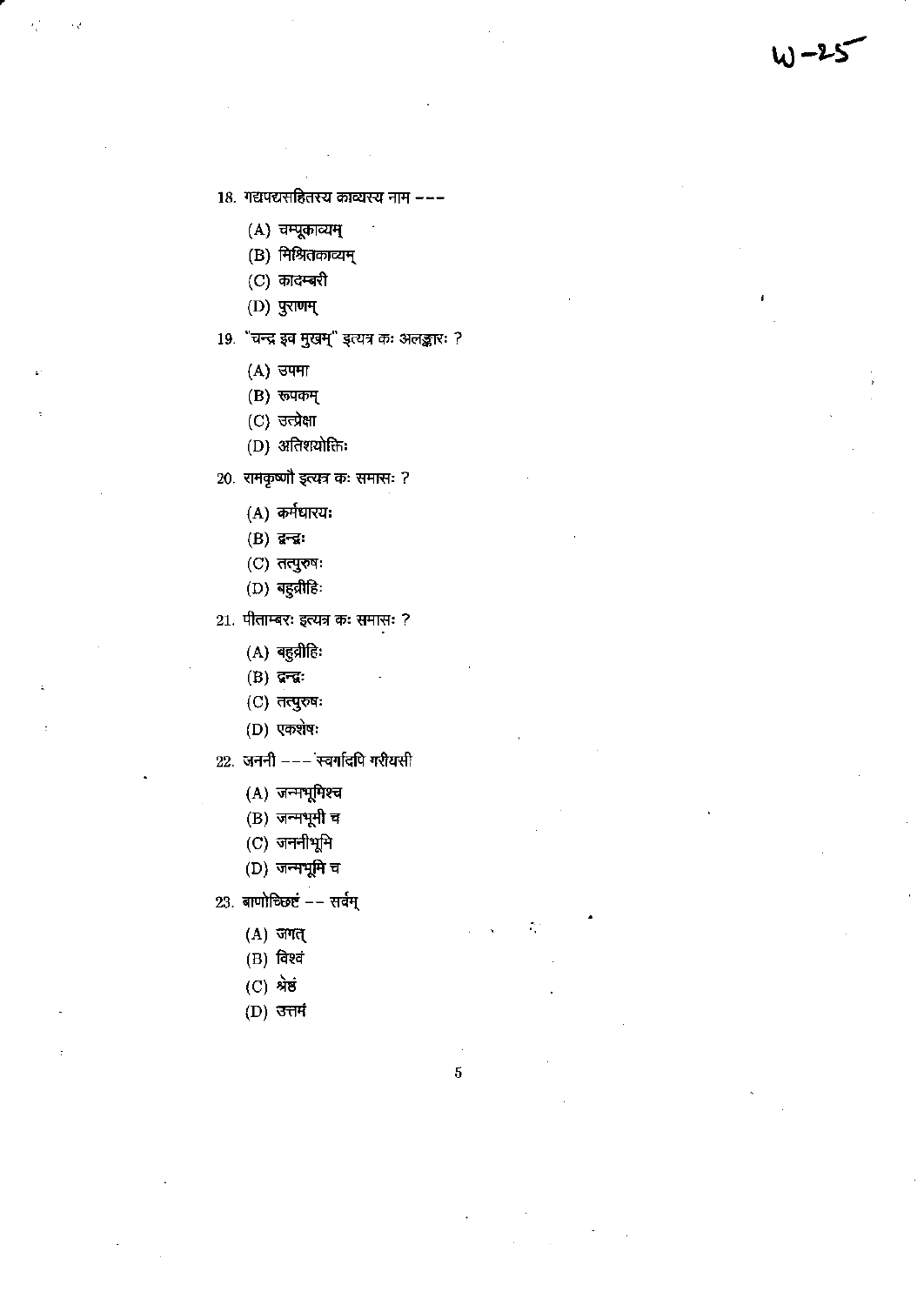- 24. The term used to describe an ancient market town was:
	- (A) Konda
	- (B) Pațțana
	- (C) Vādā
	- $(D)$  Palli
- 25. Vāta, Pitta and Kapha were terms used in ancient Ayurvedic texts to describe:
	- (A) Different parts of the body
	- (B) Surgeries conducted on the body
	- (C) Dosas of the body
	- (D) Laksanas on the body
- 26. Which one of the following scholars of ancient knowledge in NOT in the category of the other three:
	- (A) Pāņini
	- (B) Varāhamihira
	- (C) Kātyāyana
	- (D) Patañjali
- 27. Which one of the following does NOT belong to the category of the other three that signify the Vedic texts:

 $\boldsymbol{6}$ 

- (A) Taittiriya Samhitā
- (B) Satapatha Brahmana
- (C) Aitareya Aranyaka
- (D) Jyotisa Samhitā
- 28. Find the odd one out.
	- (A) जननी स्नानं कृत्वा पाकं करोति
	- (B) छात्रः अध्यापकं दृष्ट्वा नमस्करोति
	- (C) युवकः चित्रालयं गत्वा चित्रं पश्यति
	- (D) रामः ग्रामं गच्छन् तृणं स्पृशति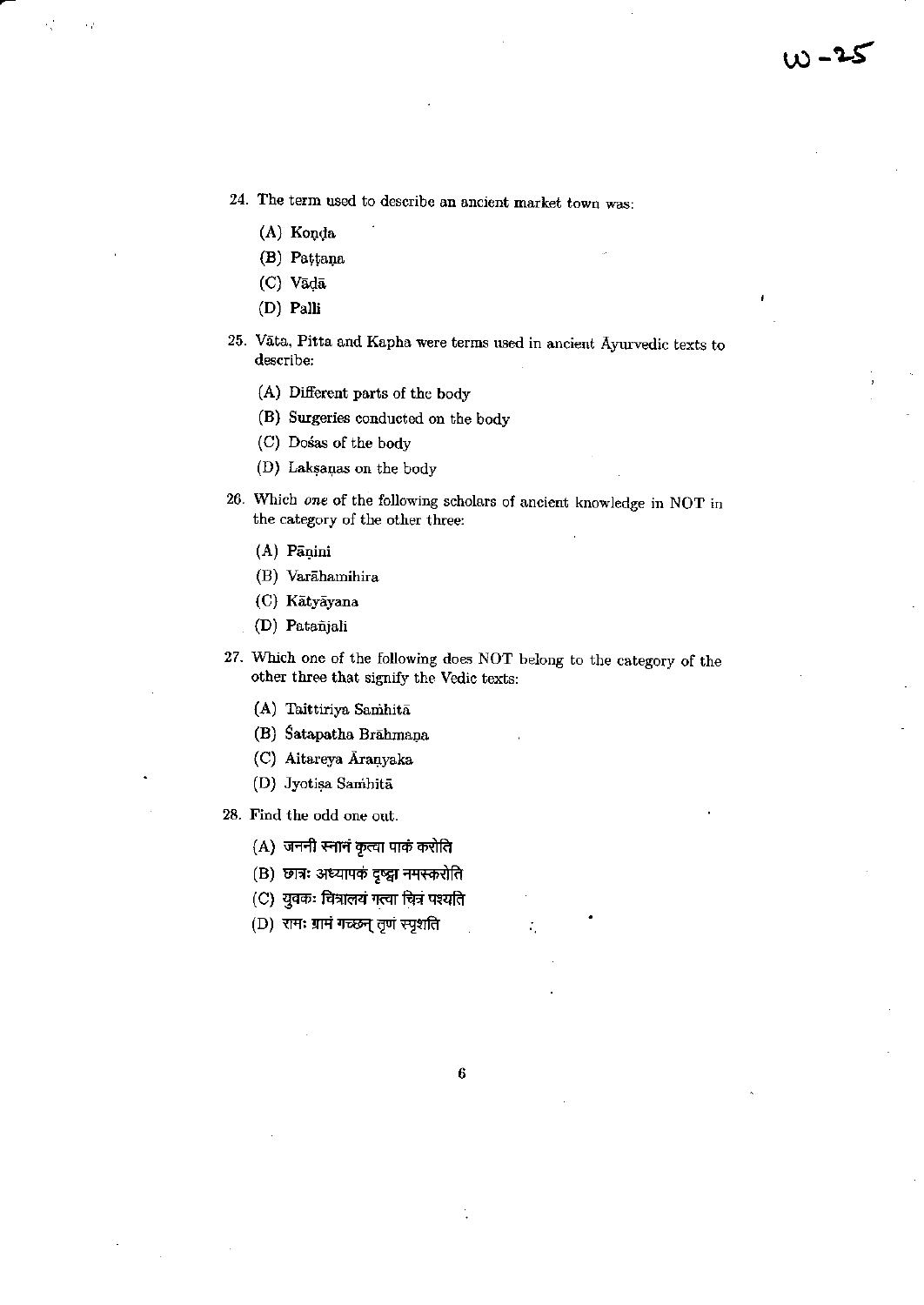- 29. Find the odd one out.
	- (A) सः माम् अनुसृत्य वेगेन धावति
	- (B) अर्चकः प्रतिमां संस्थाप्य पूजां करोति
	- (C) जननी द्वारम् उद्घाट्य अतिथिं सत्करोति
	- $(D)$  सः दुग्धं पीत्वा पाठं पठति
- 30. Which of the following words is asadhuh ?
	- $(A)$  रक्षकाणाम्
	- $(B)$  पुत्राणाम्
	- $(C)$  नर्तकीणाम्
	- $(D)$  सूत्राणाम्
- 31. Find the odd one out.
	- (A) रामः वनं गच्छति
	- (B) रामेण वनं गम्यते
	- (C) सः रामाय पुस्तकं ददाति
	- (D) सः रामेण पुस्तकं क्रीणाति
- 32. Find the odd one out.
	- (A) जननी पुत्राय मोदक ददाति
	- (B) पुत्राय मोदक रोचते
	- (C) जननी पुत्रं मोदकं ददाति
	- (D) जननी पुत्राय क़ुध्यति
- 33. Find the odd one out.
	- $(A)$ ईश
	- (B) केन
	- $(C)$  कठ
	- $(D)$  भागवतम्

34. शब्द: - वर्णः :: वाक्यम् - ?

- $(A)$  भाषा
- $(B)$  शब्दः
- $(C)$  वर्णः
- (D) अक्षरम्

 $\overline{7}$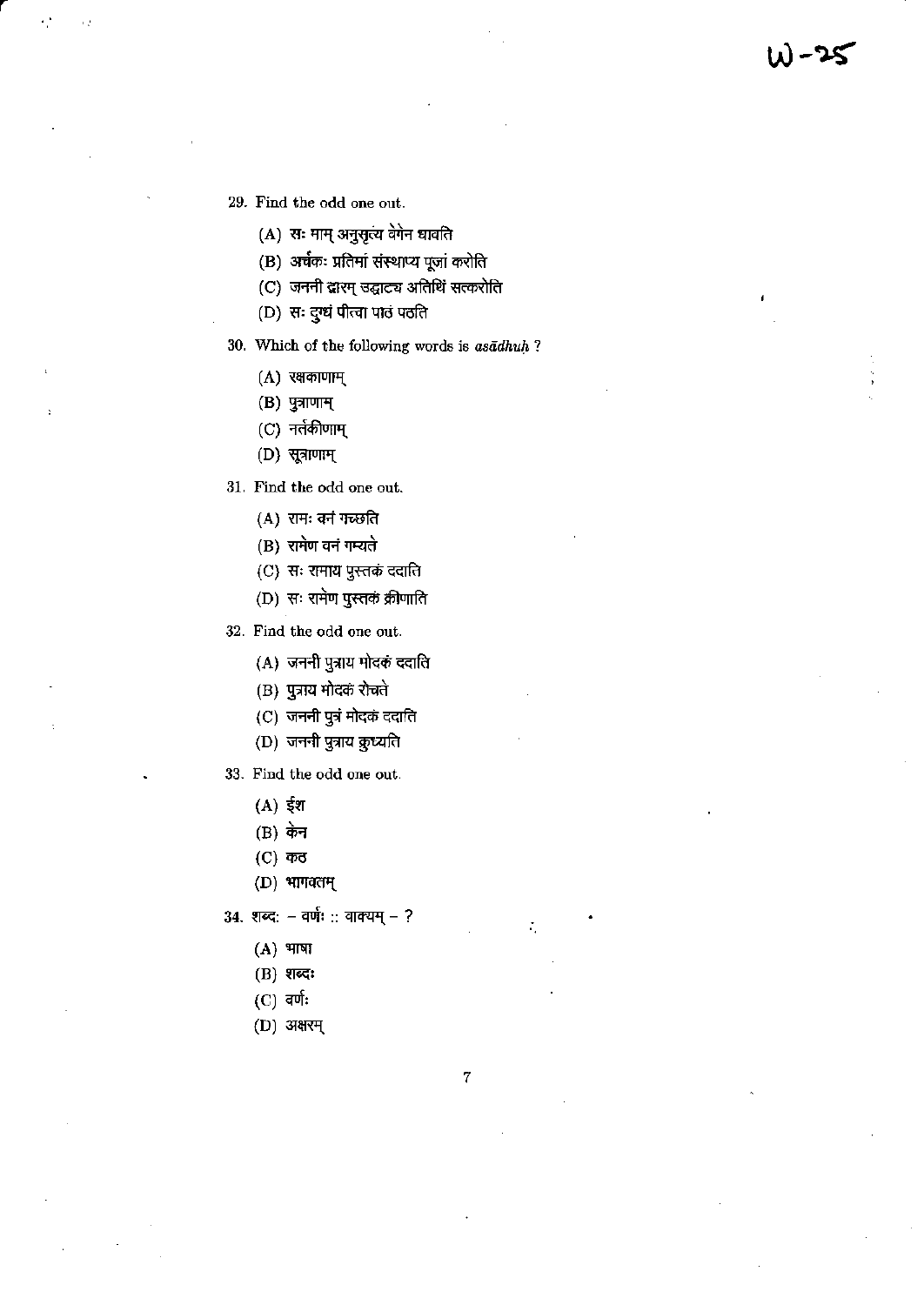35. Which among the following is śruti?

(A) Veda

 $\epsilon$  )

- (B) Itihasa
- (C) Purāņa
- (D) Vedānga

36. The Pythagorean triples are found in

- (A) Sulva-sütra
- (B) Nyaya-sütra
- (C) Mīmāmsā-sūtra
- (D) Pratyāhāra-sūtra
- 37. शुल्वसूत्रे 'शुल्व'शब्दस्य को वा अर्थः
	- $(A)$  रज्जुः
	- (B) दण्डः
	- $(C)$  शिखा
	- $(D)$  लता
- 38. सव्यञ्जनः सानुस्वारः शुद्धो वा स्वरः --- भवति
	- $(A)$  वर्णः
	- $(B)$  ध्वनिः
	- (C) अच्
	- (D) अक्षरम्

## 39. Which of the following is NOT among the pancamahabhutas?

- $(A)$  पृथिवी
- $(B)$  आकाशः
- $(C)$  अन्नं
- $(D)$  आपः
- $40.$  वेदाङ्गाः कति?
	- (A) षट्
	- $(B)$  अष्टौ
	- (C) दश
	- $(D)$  अष्टादश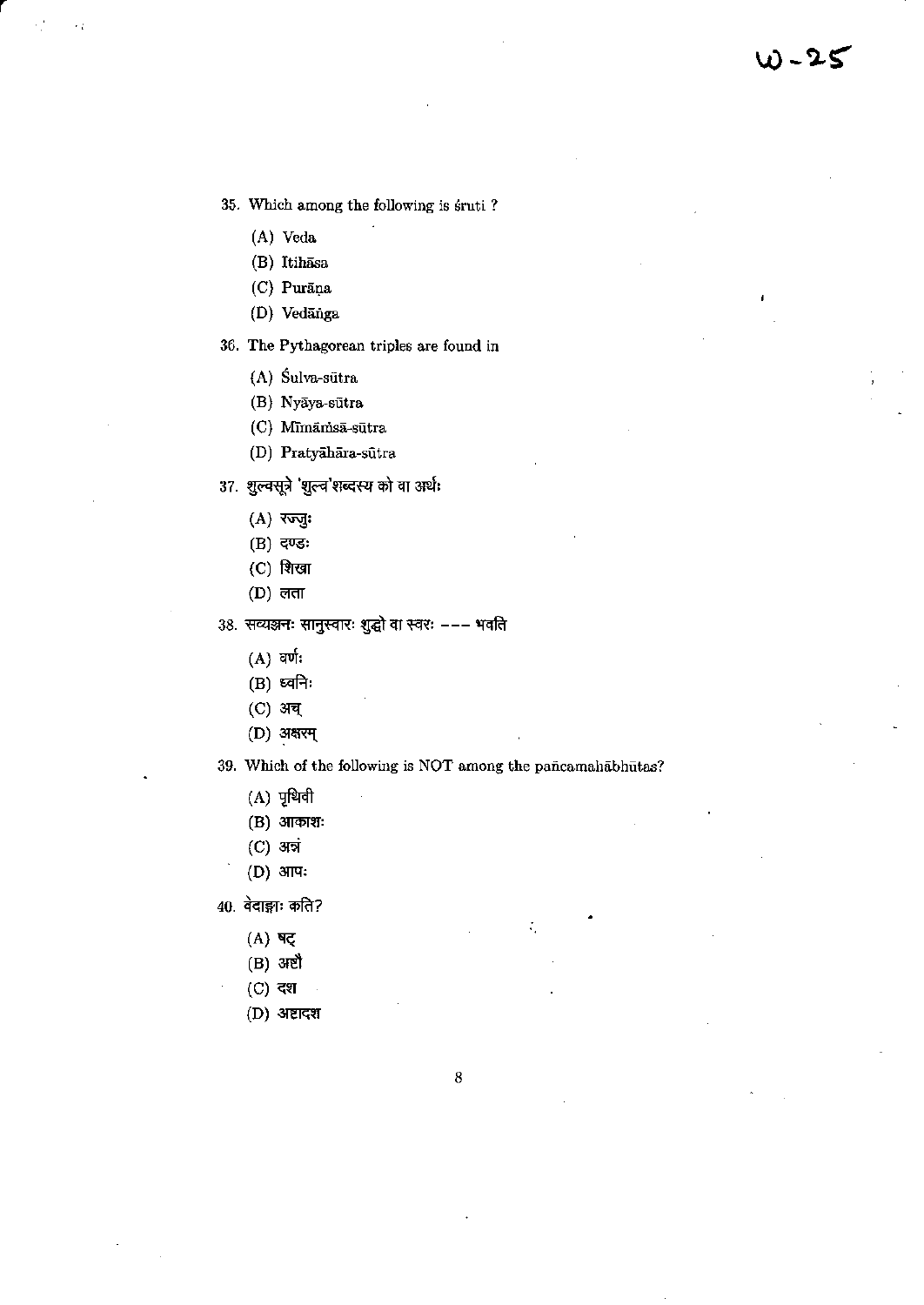- 41. मातृदेवो भव, पितृदेवो भव इति कस्या उपनिषदः वाक्यम्?
	- $(A)$  मुण्डकोपनिषदः
	- (B) माण्डूक्योपनिषदः
	- (C) तैत्तरीयोपनिषदः
	- $(D)$  कठोपनिषदः
- 42. कस्य लकारस्य प्रयोगः वैदिकसंस्कृतभाषायामेव क्रियते ?
	- $(A)$  लट्
	- (B) लेट्
	- $(C)$  लिट्
	- (D) लूट्
- 43. Where is the sutra निखिलं नवतः चरमं दशतः found?
	- (A) वैदिकगणिते
	- (B) अर्थशास्त्रे
	- $(C)$  व्याकरणे
	- (D) दर्शनशास्त्रेषु
- 44. Which upanishad contains the story of yama-nachiketas?
	- (A) कठोपनिषद्
	- (B) केनोपनिषद्
	- (C) प्रश्नोपनिषद्
	- (D) बृहदारण्यकोपनिषद्
- 45. Select the synonymous word for सौदामिनी
	- $(A)$  स्त्री
	- $(B)$  वर्षा
	- $(C)$  विद्युत्
	- (D) मेघः
- 46. शाकुन्तलोपाख्यानं कुत्र प्राप्यते?
	- $(A)$  रामायणे
	- $(B)$  महाभारते
	- $(C)$  ऋग्वेदे
	- (D) भागवतपुराणे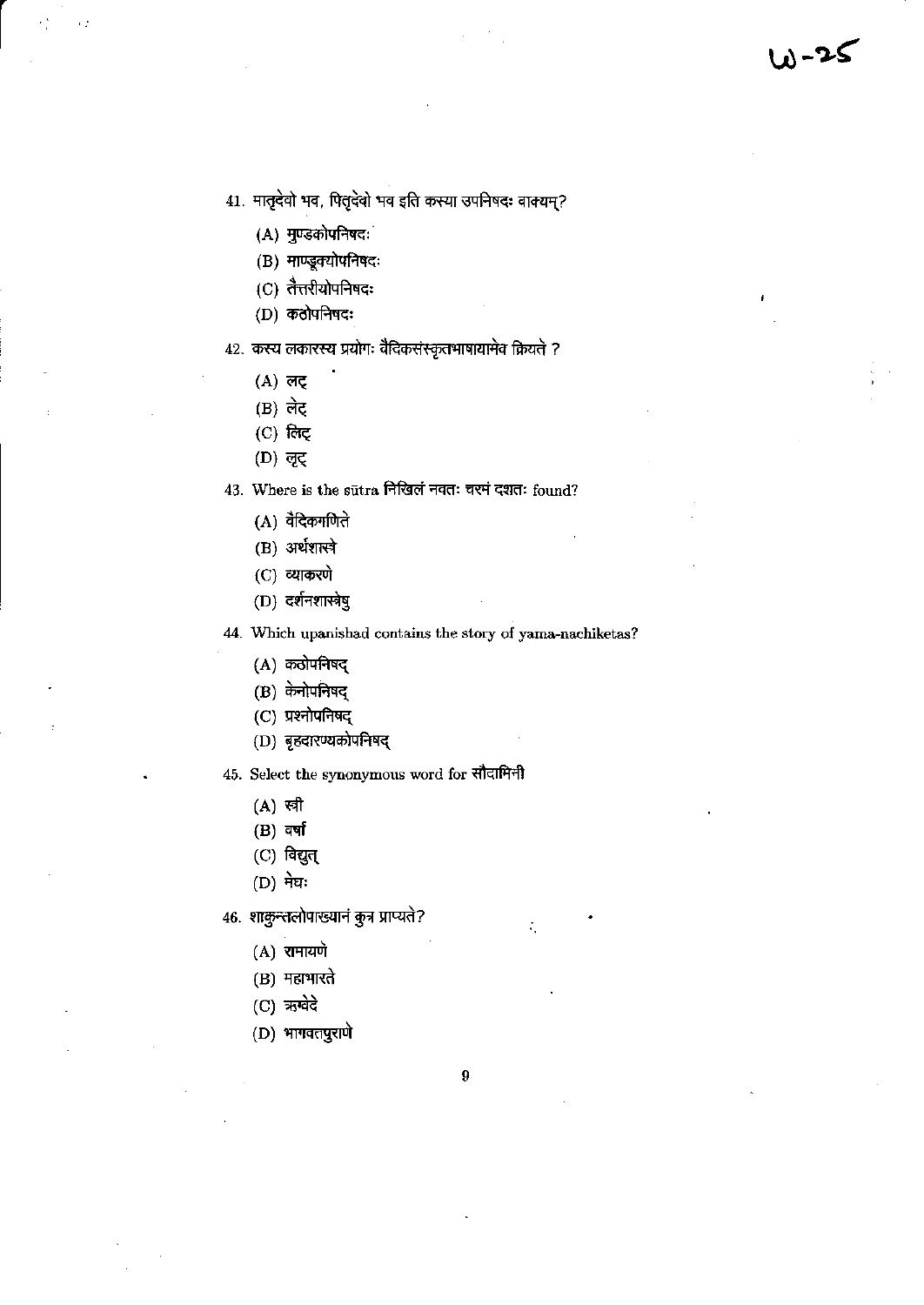(A) आनन्दमय, प्राणमय, मनोमय, विज्ञानमय, अन्नमयाः

یح− (

- (B) अन्नमय, प्राणमय, मनोमय, विज्ञानमय, आनन्दमया:
- (C) आनन्दमय, विज्ञानमय, मनोमय, प्राणमय, अन्नमयाः
- (D) विज्ञानमय, प्राणमय, मनोमय, अन्नमय, आनन्दमयाः
- 48. वेदान्त इति शब्देन अभिधीयते
	- $(A)$  वेदः
	- $(B)$  ब्राह्मणम्
	- $(C)$  आरण्यकम्
	- $(D)$  उपनिषद्
- 49. सर्वं खल्विदं ब्रह्म इति वाक्यं कुत्र लभ्यते?
	- (A) प्रश्नोपनिषदि
	- (B) मुण्डकोपनिषदि
	- (C) माण्डूक्योपनिषदि
	- (D) छान्दोग्योपनिषदि
- 50. नक्षत्रसम्पातादिना वेदकालं कः प्रतिपादयति?
	- $(A)$  बालगङ्गाधरतिलकः
	- $(B)$  सायणः
	- (C) मैक्समूलरः
	- (D) आर्यभट्टः

51. How many vikrti pāthas are there in Vedic recitation?

- $(A)$  8
- $(B) 6$
- $(C)$  3
- $(D)$  5

52. What is the articulation place of  $\Im$  ?

- (A) कण्ठः
- $(B)$  ओष्ठौ
- $(C)$  तालुः
- $(D)$  मूर्धा

10

 $\ddot{\cdot}$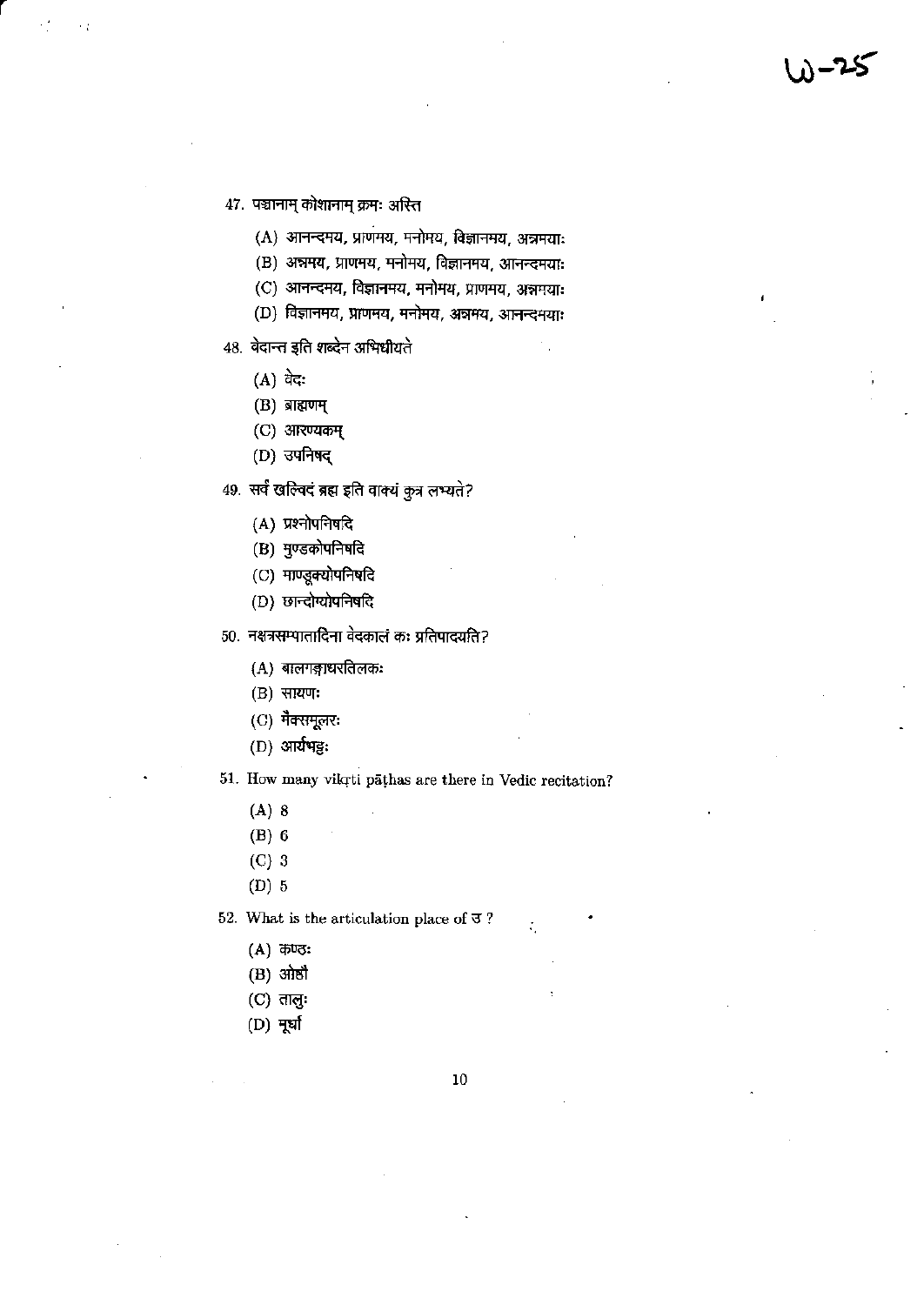کے۔

- 53. The three kavyagunas are
	- (A) माधुर्य, प्रासाद, वीराः
	- (B) प्रसाद, माधुर्य, ओजांसि
	- (C) मधुर, कटु, शांताः
	- $(D)$  ललित, मधुर, चंचलाः

54. Which veda contains hymns describing the origin of Universe?

- (A) Yajurveda
- (B) Sāmaveda
- (C) Atharvaveda
- (D) Rgveda

55. Which is the Visuu's first incarnation?

- (A) Varāha
- (B) Matsya
- (C) MandUka
- (D) Rāma

56. Which of the following is NOT a Kalidas's composition?

- (A) Abhijñāna-Śākuntalam
- (B) Meghadūtam
- (C) Raghuvamsam
- (D) Śiśupālavadham
- 57. 'अब्जेन त्वन्मुखं तुल्यं हरिणाहितसक्तिना,' इत्यत्र कः अलङ्कारः?
	- $(A)$  उत्प्रेक्षा
	- $(B)$  निदर्शनः
	- $(C)$  दृष्टान्तः
	- $(D)$  श्लेषः
- 58. वेदस्य मन्त्रभागः को वा स्यात्?
	- $(A)$  संहिता
	- $(B)$  ब्राह्मणम्
	- $(C)$  आरण्यकम्
	- (D) उपनिषद्

÷,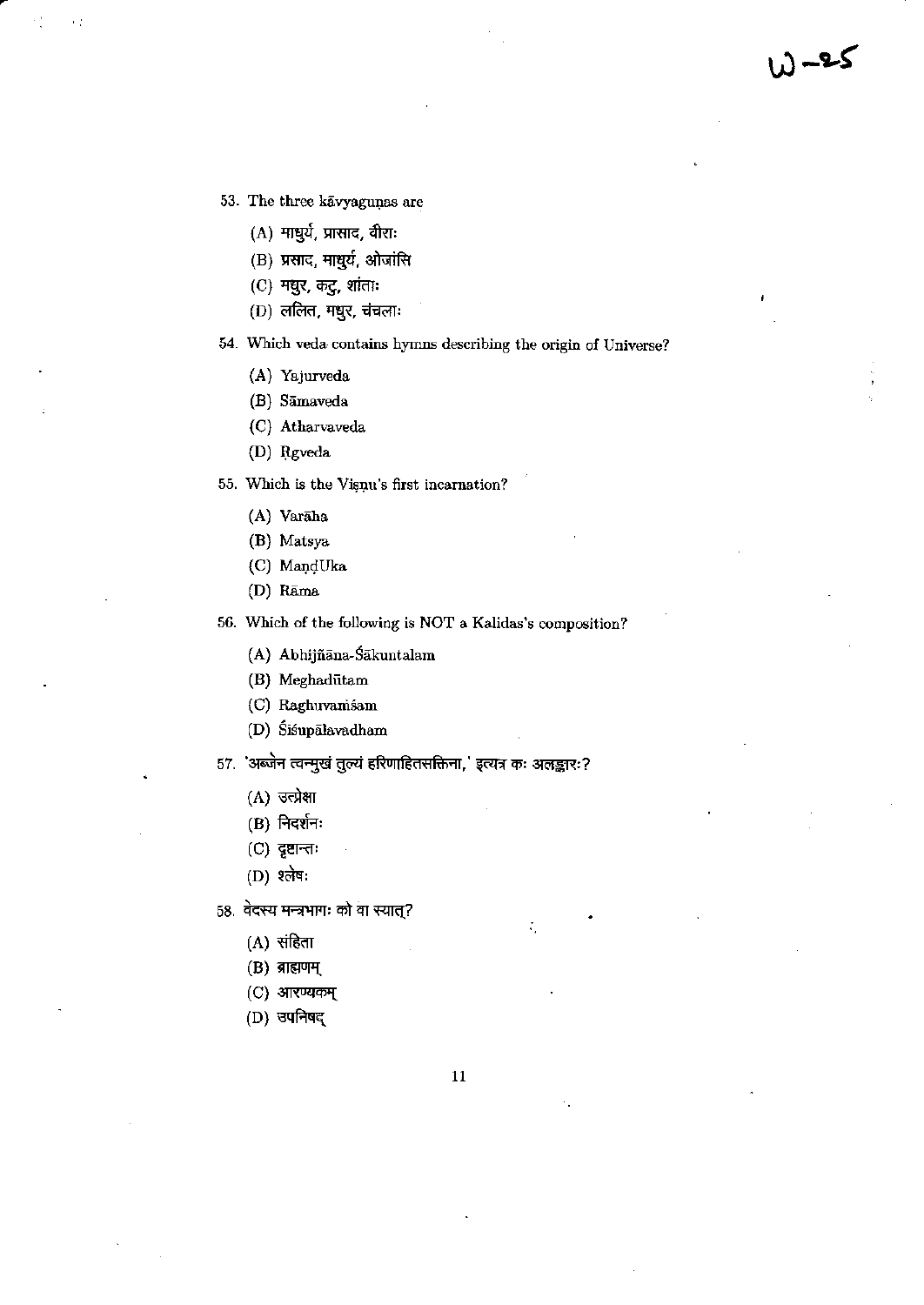59. पीलू नाम कोर्थः?

- $(A)$  पदार्थः
- $(B)$  परमाणुः
- $(C)$  वैशेषिकः
- $(D)$  नैयायिकः
- 60. 'अपि स्वशक्त्या तपसि प्रवर्तसे | शरीरमाद्यं खलु धर्मसाधनम् '॥ पूर्वोक्तसम्भाषणेऽस्मिन् कौ अन्तर्गतौ?
	- (A) पुनर्वसु-चरकौ
	- (B) पार्वती-परमेश्वरौ
	- $(C)$  लक्ष्मी-विष्णू
	- (D) कृष्ण-अर्जुनौ
- 61. अर्थशास्त्रानुरोधं वार्ता नाम?
	- (A) कृषिः, पशुपालनं, वाणिज्यम्
	- (B) आन्वीक्षिकी, पशुपालनं, वाणिज्यम्
	- (C) कृषिः, दण्डनीतिः, वाणिज्यम्
	- (D) त्रयी, कृषिः, पशुपालनम्
- 62. 'अथ' इति शब्दः कीदृशः?
	- (A) आनन्तर्यसूचकः
	- $(B)$  अव्ययशब्दः
	- $(C)$  मङ्गलार्थकः
	- $(D)$  पादपूरकः
- 63. अधस्तनोक्तिरियं कस्मिन् ग्रन्थे उपलभ्यते? 'यातयामं गतरसं पूतिपर्युषितं च यत् | उच्छिष्टमपि चाऽमेथ्यं भोजनं तामसप्रियम् ' ||
	- (A) भोजनकुतूहले
	- (B) काश्यपसंहितायाम्
	- (C) चरकसंहितायाम्
	- (D) श्रीमद्भगवद्गीतायाम्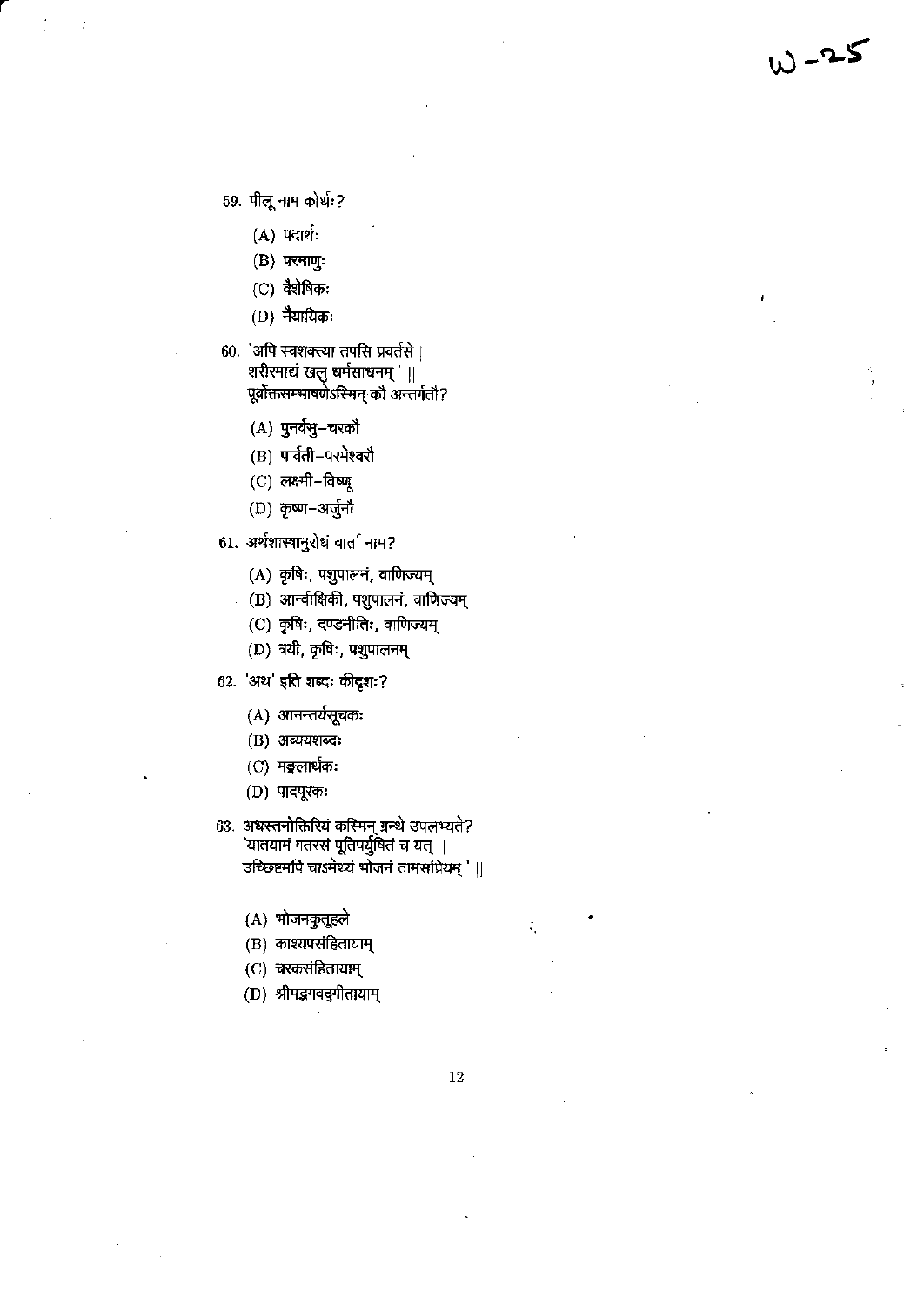$64.$  रूपकाणि कति?

- $(A)$  चत्वारि
- $(B)$  षट्
- (C) अष्टौ
- $(D)$  दश

65. 'आषाढस्य प्रथमदिवसे..' – कुत्रस्थोऽयं श्लोकैकदेशः?

- (A) ऋतुसंहारस्थः
- (B) शाकुन्तलस्थः
- (C) मेघदूतस्थः
- $(D)$  कुमारसम्भवस्थः

66. Trigonometry is known as - in ancient Indian mathematics

 $w - 25$ 

- $(A)$  त्रिज्या
- $(B)$  त्रिकोणमितिः
- $(C)$  ज्यामितिः
- (D) विभज्या
- 67. करुणरसस्य स्थायिभावं विनुत?
	- $(A)$  क्रोधः
	- (B) रौद्रम्
	- $(C)$  शोकः
	- $(D)$  विस्मयः
- 68. Which Indian city was designed by Vidyadhar Bhattacharya strictly according to Indian Vāstu Śāstra?

- (A) Jaipur
- (B) Chandigarh
- (C) Pondicherry
- (D) Ujjayini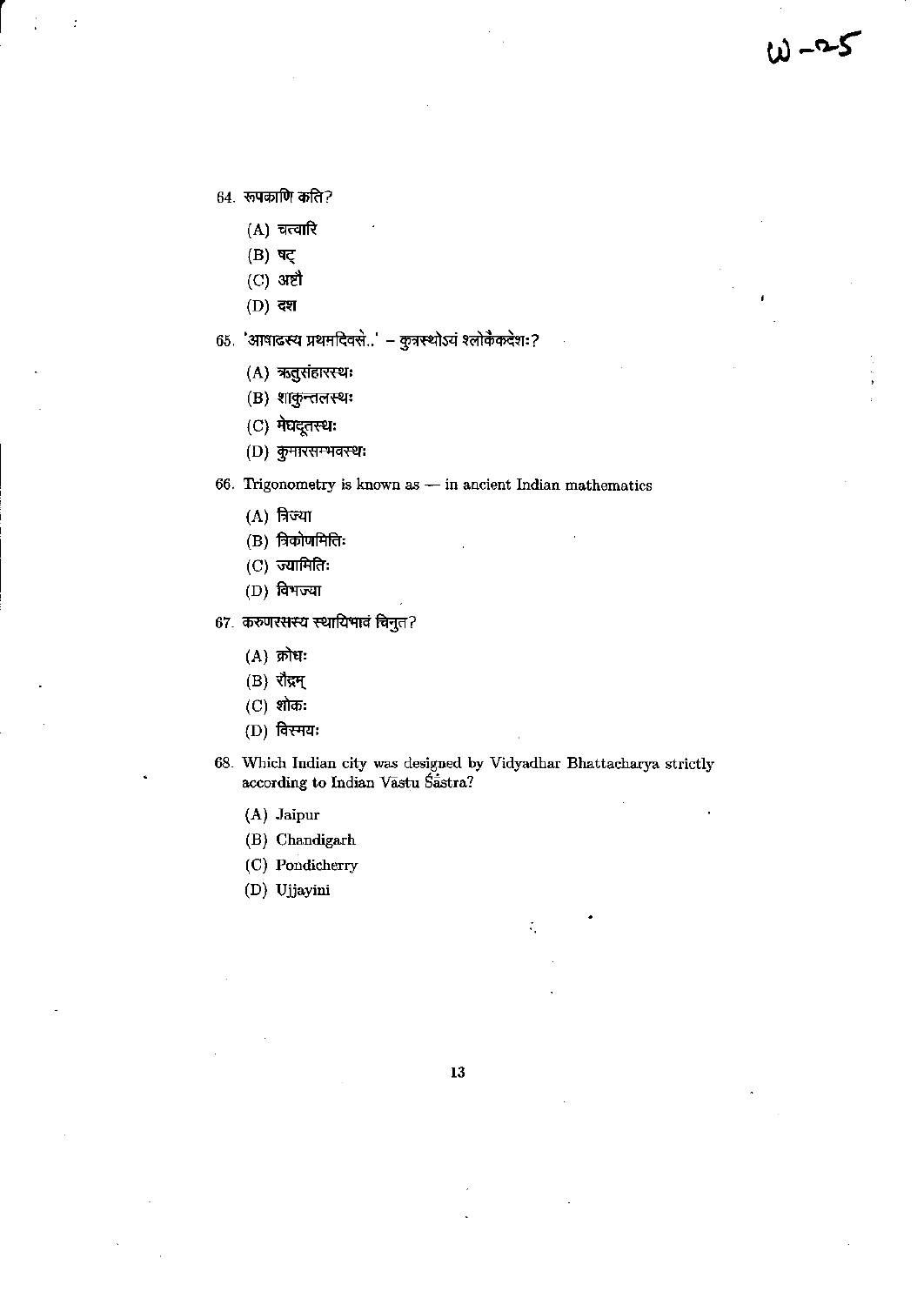- 69. Which one of the following authors does NOT belong to the category of the other three that signify the Dharmasūtra corpus of texts?
	- (A) Gautama
	- (B) Apastambha
	- (C) Yāska

÷

- (D) Baudhāyana
- 70. Which veda contains hymns describing the origin of Universe?
	- (A) Yajurveda
	- (B) Sāmaveda
	- (C) Atharvaveda
	- (D) Rgveda

#### Part-B

71. Using the Key Code given below match the following philosophic ideas in (Column A) with their meanings (Column B)

| Column A   | Column B                |
|------------|-------------------------|
| 1. brahman | W. proper               |
| 2. yajña   | X. spiritual liberation |
| 3. moksa   | Y. sacrifice            |
| 4. rta     | Z. supreme being        |

**Key Code** 

|                             | w | x | Y | z      |  |
|-----------------------------|---|---|---|--------|--|
| (A)                         | 4 | ı | 3 | 2      |  |
| (B)                         | 2 | 3 | 4 | П<br>1 |  |
| $\left( \mathrm{C} \right)$ | 4 | 3 | 2 | 1      |  |
| (D)                         | 3 | 2 | ı | 4      |  |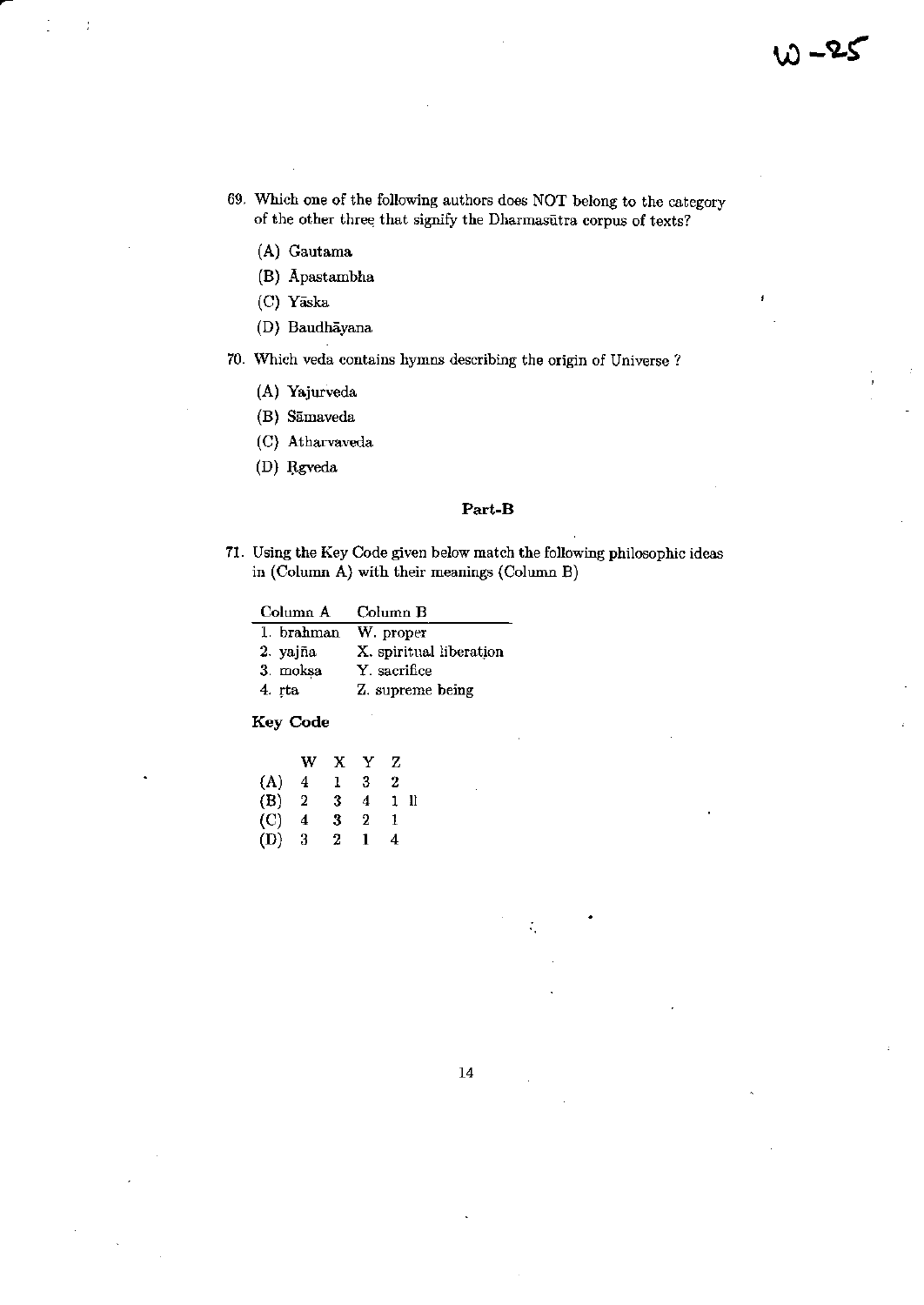72. Using the Key Code given below match the authors (Column A) with their works (Column B)

| Column A          | Column B           |
|-------------------|--------------------|
| 1. Pingala        | W. Arthaśāstra     |
| 2. Kautilya       | X. Līlāvatī        |
| 3. Bhaskaracharya | Y. Astānga Hrdayam |
| 4. Vāgbhata       | Z. Chandasśāstra   |

Key Code

|                | w | х | Y | z |    |
|----------------|---|---|---|---|----|
| (A)            | 4 | 1 | 3 | 2 |    |
| (B)            | 2 | 3 | 4 | 1 | ll |
| (C)            | 2 | 4 | 3 | ı |    |
| $(\mathbf{D})$ | 2 | 3 | 1 | 4 |    |

- 73. Arrange the following four words in proper order. 1) varnah, 2) kāvyam, 3) Chandaḥ, 4) gaņaḥ
	- $(A)$  1, 3, 2, 4
	- $(B)$  1, 2, 3, 4
	- $(C)$  2, 3, 1, 4
	- $(D)$  1, 4, 3, 2
- 74. Column A lists four different disciplines and Column B lists the topics dealt with these disciplines. Select the best match from the following.

| Column A     | Column B                   |
|--------------|----------------------------|
| 1. Vyākaraņa | W. Etymology               |
| 2. Nirukta   | X. Pronunciation of varnas |
| 3. Kalpa     | Y. Grammar                 |
| 4. Śiksā     | Z. Geometry                |
|              |                            |

**Key Code** 

|           | w               | X. | Y  | z      |
|-----------|-----------------|----|----|--------|
| (A)       | $\rightarrow 2$ | 4  | 3  |        |
| (B)       | 4               | 1  | 3  | 2<br>П |
| $\rm (C)$ | 2               | 4  | ı  | 3      |
| (D)       | 2               | 3  | Н. | 4      |

÷,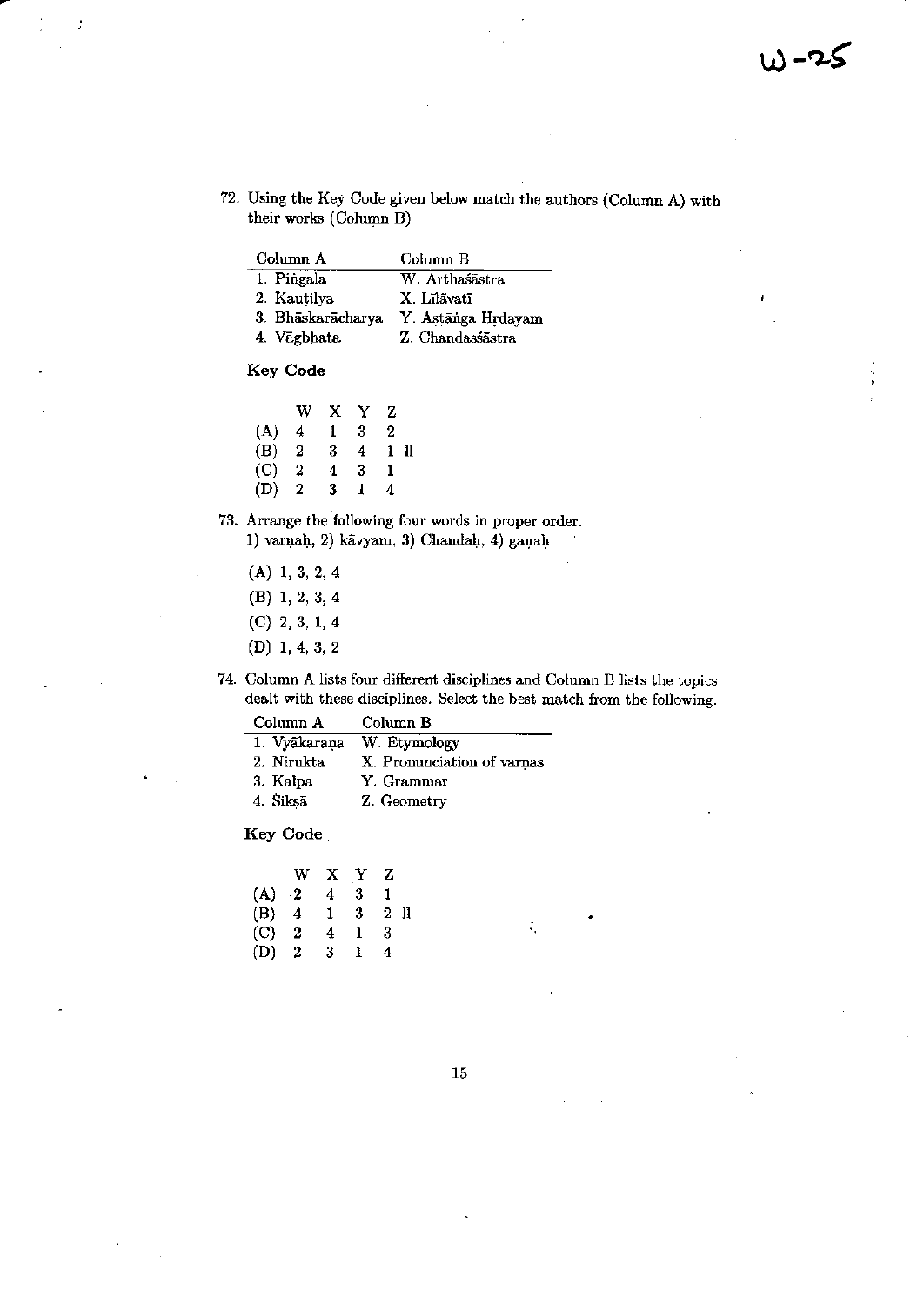75. "The necklace broke. A row of pearls mislaid. One sixth fell on the floor. One fifth upon the bed. The young woman saved one third of them. One tenth of them were caught by her lover. If six pearls remained upon the string, how many pearls were there altogether?"

Which great Indian treatise, divided into 13 chapters, would have this riddle?

- $(A)$  Lilävati
- (B) Bhāskarāchārya
- (C) Aryabhatīya
- (D) Ganitasāra
- 76. Pandit Narayan wrote these stories for a king. He borrowed heavily from the Panchatantra for his material. His work is divided into four parts Mitralabha, Suhrdbheda, Vigraha and Sandhi. What is this work known as?
	- (A) Kathāsaritsāgara
	- (B) Hitopadeśa
	- (C) Vetāla-pancavimsī
	- (D) Simhāsana Dvātrimsaka
- 77. Who is the tenth century Kashmiri philosopher who is famous for two of his commentaries: Dhvanyalokalocana and a commentary of Bharata's Nātya śāstra, who disappeared with his followers in a cave?
	- (A) Abhinavaguptā
	- (B) Kalhana
	- (C) Anandavardhana
	- (D) Ksemendra
- 78. Which collective term are we referring to if we are talking about: the tricks of divide and rule; the importance of being careful in making friends, the perils of natural enemies becoming friends, the act of losing what you already have in hand and the disastrous effects of saying things without proper thought? ÷,
	- (A) Yuddhanīti
	- (B) Pañcatantra
	- (C) Tantrayukti
	- (D) Nītisāra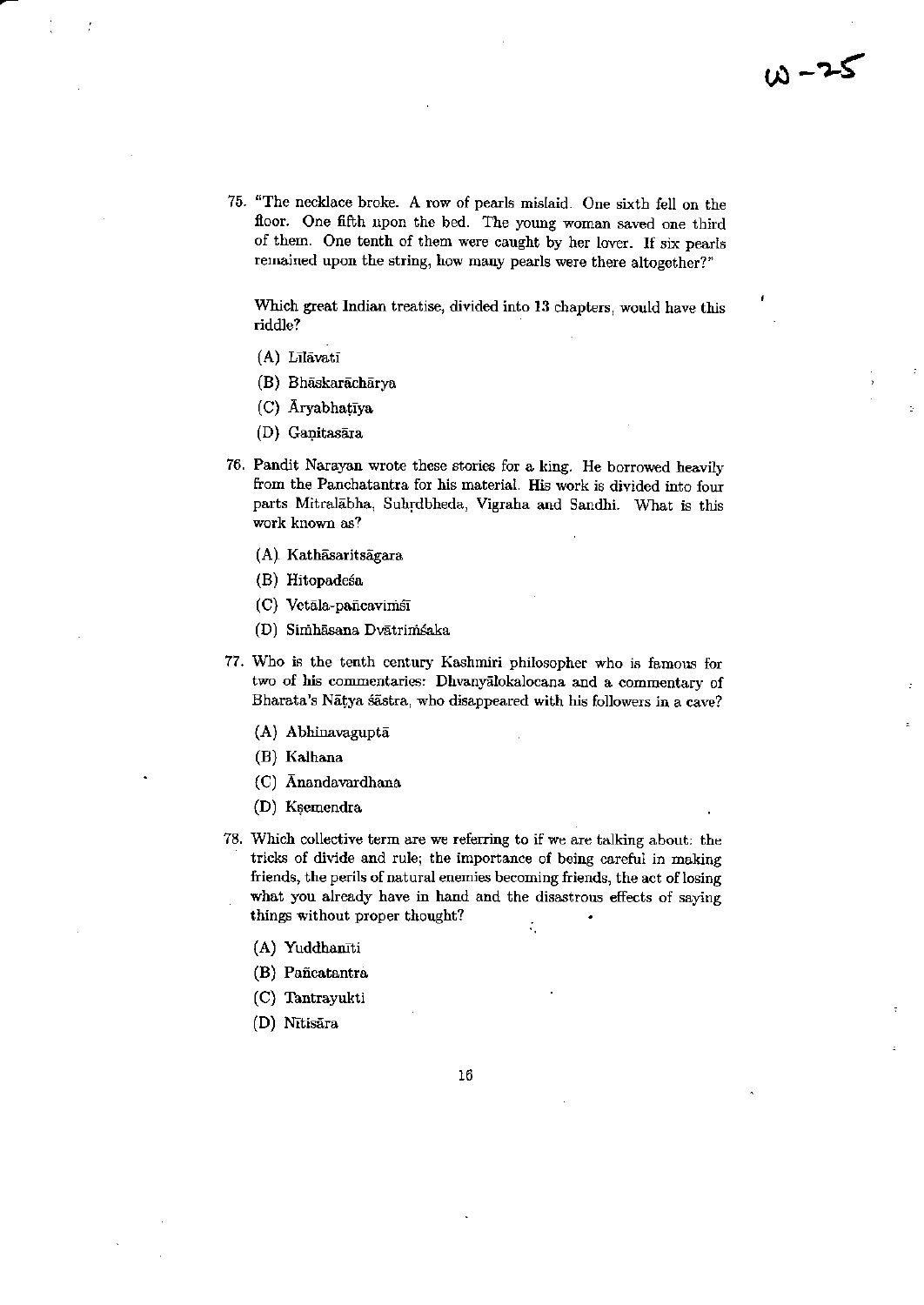- 79. X is known in Indian Alchemy by the following names: pārada, rasa, rasendra, rasarāja, capala and sūta. What is X?
	- $(A)$  Siva
	- (B) Mercury
	- $(C)$  Iron
	- (D) Zinc
- 80. The first text of this style of yoga called as the stretched effort was published in  $15^{th}$  century and was called Yoga Pradipika. Can you name the style?
	- (A) Hatha
	- (B) Astanga
	- (C) Vinyāsa
	- (D) Kundalinī
- 81. She was an Indian philosopher who lived during the Vedic periods. She was mentioned in the Brhadaranyaka upanisad as one of the two wives of sage Yajñavalka. Who is She?
	- (A) Gārgī
	- (B) Līlāvatī
	- (C) Maitryī
	- (D) Lopāmudrā
- 82. He was an ancient Indian natural scientist and philosopher who founded the Vaisesika school of Indian philosophy that also represents the earliest Indian physics. His traditional name means 'atom eater'.
	- (A) Sage Gautama
	- (B) Sage Kaņāda
	- (C) Sage Gangesa
	- (D) Sage Caraka